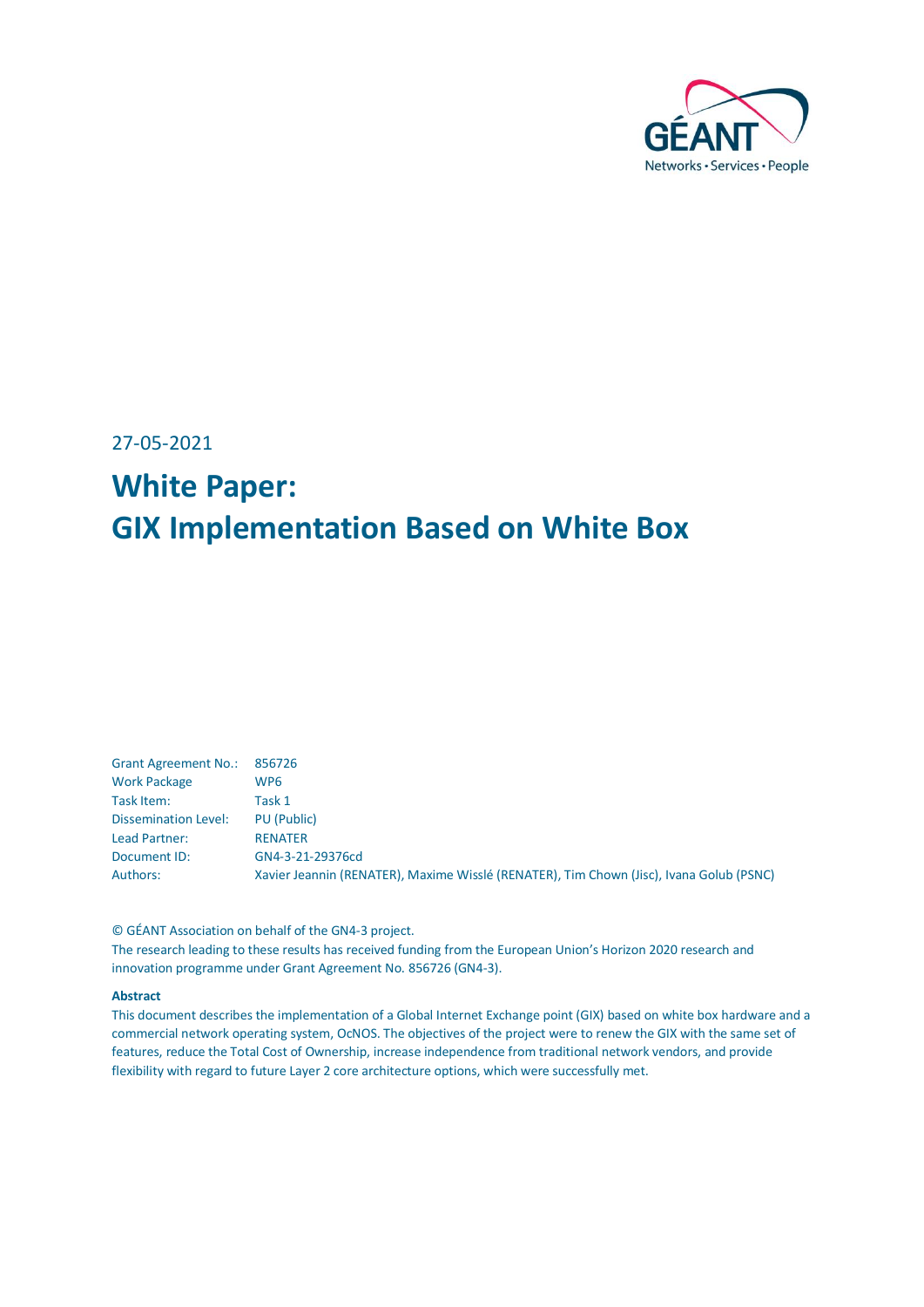

# **Table of Contents**

|            | <b>Executive Summary</b>           |                |                                           | 1              |
|------------|------------------------------------|----------------|-------------------------------------------|----------------|
| 1          | Introduction                       |                | $\overline{2}$                            |                |
| 2          | <b>Objectives and Requirements</b> |                | 3                                         |                |
|            | 2.1                                |                | <b>Original Architecture</b>              | 3              |
|            | 2.2                                | Objectives     |                                           | 4              |
|            | 2.3                                |                | <b>New GIX Requirements</b>               | 4              |
|            |                                    | 2.3.1          | <b>Operation and Management</b>           | 4              |
|            |                                    | 2.3.2          | Security                                  | 4              |
|            |                                    | 2.3.3          | Routing and Switching                     | 5              |
|            |                                    |                | 2.3.4 Performance and Reliability         | 5              |
| 3          |                                    | Implementation |                                           | 6              |
|            | 3.1                                | <b>NOS</b>     |                                           | 6              |
|            | 3.2                                | Hardware       |                                           | 6              |
|            | 3.3                                |                | Feature Implementation                    | $\overline{7}$ |
|            | 3.4                                |                | <b>Migration Plan</b>                     | 9              |
| 4          |                                    |                | <b>Total Cost of Ownership Assessment</b> | 13             |
| 5          |                                    | Conclusions    |                                           | 15             |
| References |                                    |                |                                           | 16             |
| Glossary   |                                    |                |                                           | 17             |

# **Table of Figures**

| Figure 2.1: SFINX original architecture                                           | 3              |
|-----------------------------------------------------------------------------------|----------------|
| Figure 3.1: Front view of Dell EMC S4048-ON                                       | $\overline{7}$ |
| Figure 3.2: Architecture before the migration                                     | 9              |
| Figure 3.3: White boxes connected to the RENATER backbone                         | 10             |
| Figure 3.4: Introduction of the white boxes into the SFINX                        | 10             |
| Figure 3.5: Last step of the migration                                            | 11             |
| Figure 3.6: Statistics of a client connected at 20 Gbps, March 2021               | 12             |
| Figure 3.7: Statistics of incoming traffic towards RENATER from SFINX, March 2021 | 12             |
|                                                                                   |                |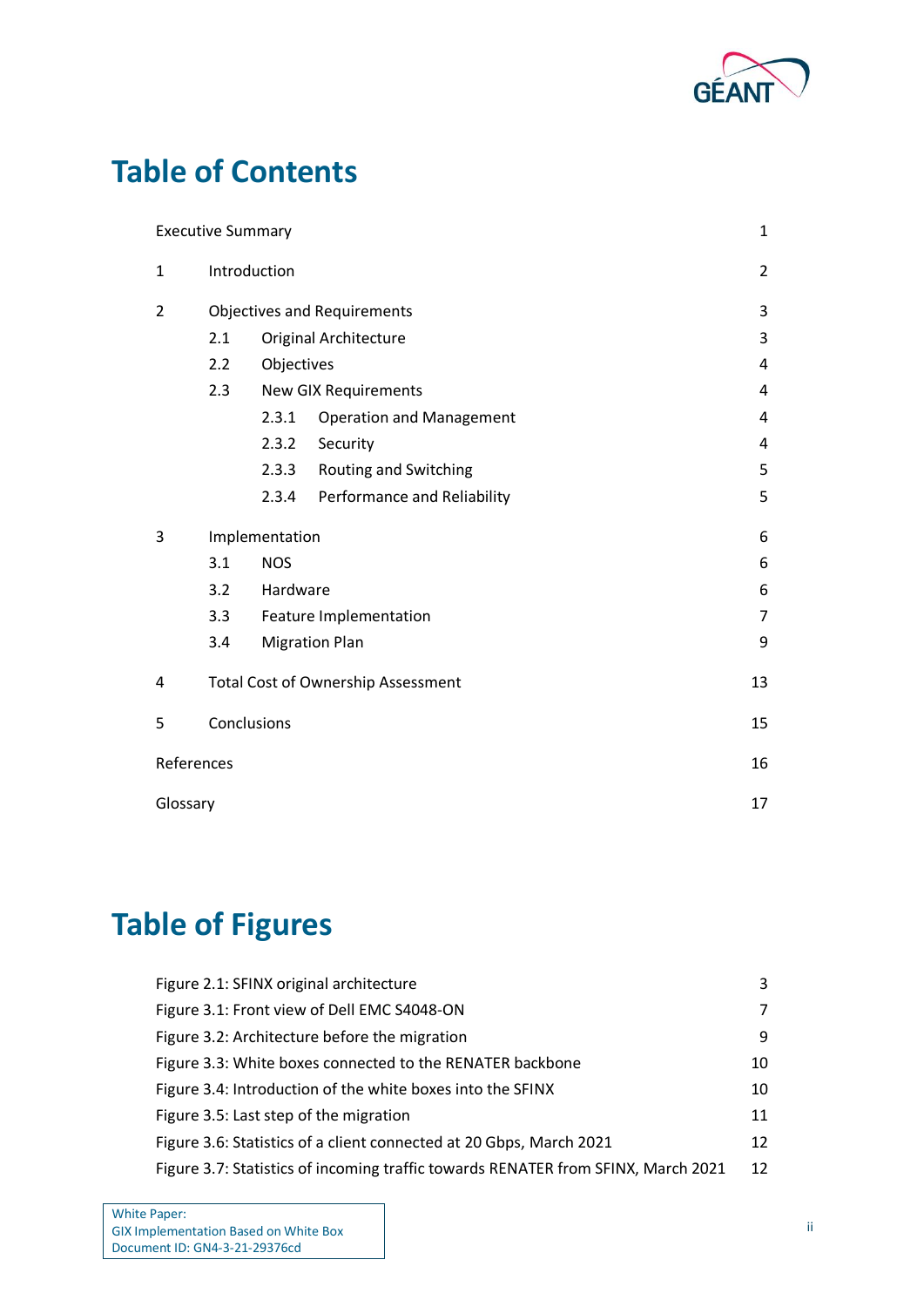

# **Table of Tables**

| Table 4.1: Comparison of CAPEX costs of previous and new solution |    |
|-------------------------------------------------------------------|----|
| Table 4.2: Comparison of OPEX costs of previous and new solution  | 14 |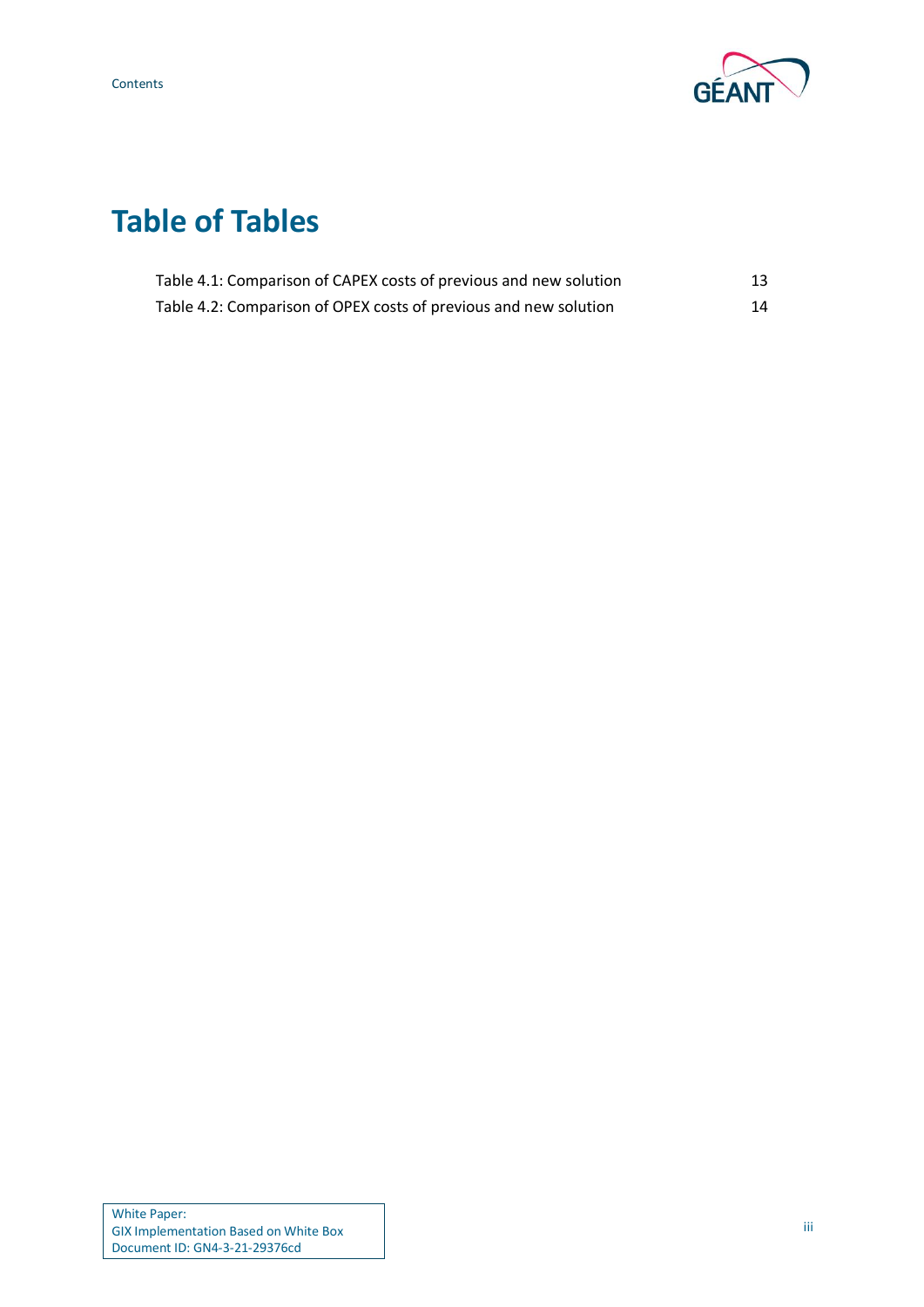

## <span id="page-3-0"></span>**Executive Summary**

When renewing its Global Internet Exchange point (GIX), the SFINX, in 2020, the French National Research and Education Network, RENATER, implemented the new version based on white box hardware. The white boxes replaced the existing Brocade MLX switches providing the connection service to users at Layer 2 and the forwarding capacity required between SFINX users. The objectives of this work were to evaluate the white box solution in production, increase independence from traditional vendors, provide new alternative solutions for future deployments and reduce the Total Cost of Ownership (TCO).

The SFINX architecture is simple and based on a Layer 2 VLAN setup.

The technical implementation of the GIX use case was successful. The configuration is based on white boxes manufactured by Dell and a Network Operating System (NOS) called OcNOS from IP Infusion. At the operational level, it was possible to have the same level of maintenance both for hardware and software. The RENATER Network Operations Centre was able to integrate OcNOS easily.

The TCO was reduced. However, given the market's responsiveness to competition, the cost comparison will be repeated at intervals.

Since the new SFINX deployment described in this document was finished, the Router for Academia, Research and Education (RARE) Operating System [\[RARE\]](#page-18-1) has been developed to the point where it is ready for production use. This new, open source NOS provides all the required features for the GIX use case and now seems sufficiently mature. It has therefore become an option that would be considered for the next generation of this GIX white box solution.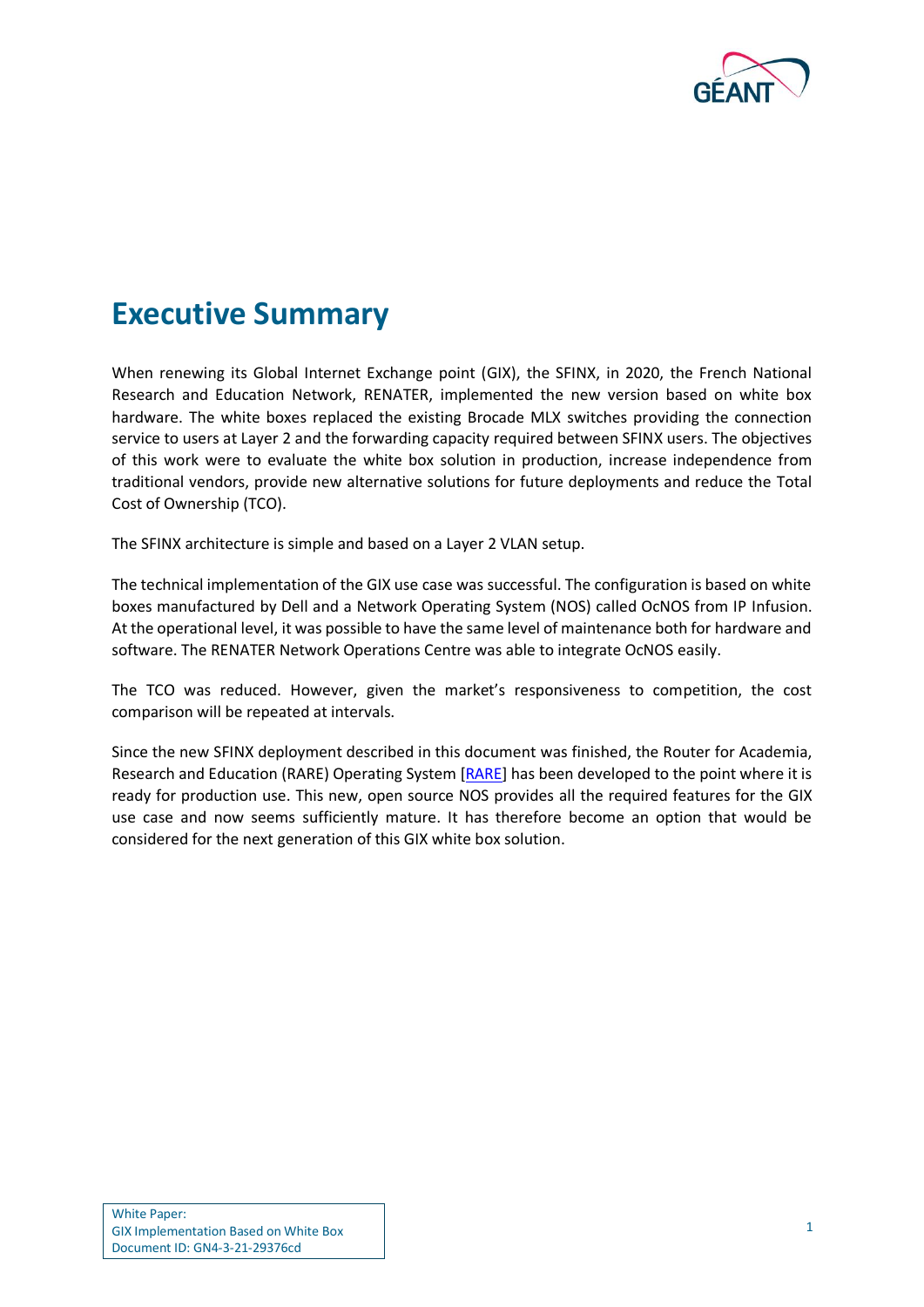

## <span id="page-4-0"></span>**<sup>1</sup> Introduction**

The French National Research and Education Network (NREN), RENATER, implemented a Global Internet Exchange point (GIX), the Service for French Internet Exchange (SFINX), in 1995. The original version was based on traditional vendor hardware, including the proprietary Network Operating System (NOS) provided with the hardware. When renewing their GIX in 2020, RENATER decided to implement a white box solution instead. This white box solution had to provide all the existing SFINX features, with the additional requirement that it should not exceed the Total Cost of Ownership (TCO) of the previous infrastructure.

The SFINX is implemented on two sites located in two RENATER points of presence (PoPs) in Paris, interconnected by a 3 x 10G link aggregation (LAG). Seventeen clients (Internet Service Providers (ISPs)) are connected in the Paris1 PoP and 57 clients are connected in the Paris2 PoP. Future plans might include replacing the Layer 2 GIX core with a Layer 2 core delivered by an Ethernet Virtual Private Network (EVPN) over Internet Protocol (IP) core architecture.

In this document, Section [2](#page-5-0) describes the project objectives and requirements for the new version of the SFINX. Section [3](#page-8-0) outlines the implementation. The results of this implementation in production, in terms of Total Cost of Ownership, are presented in Section [4,](#page-15-0) with a wider summary of results, benefits and issues provided in Section [5.](#page-17-0)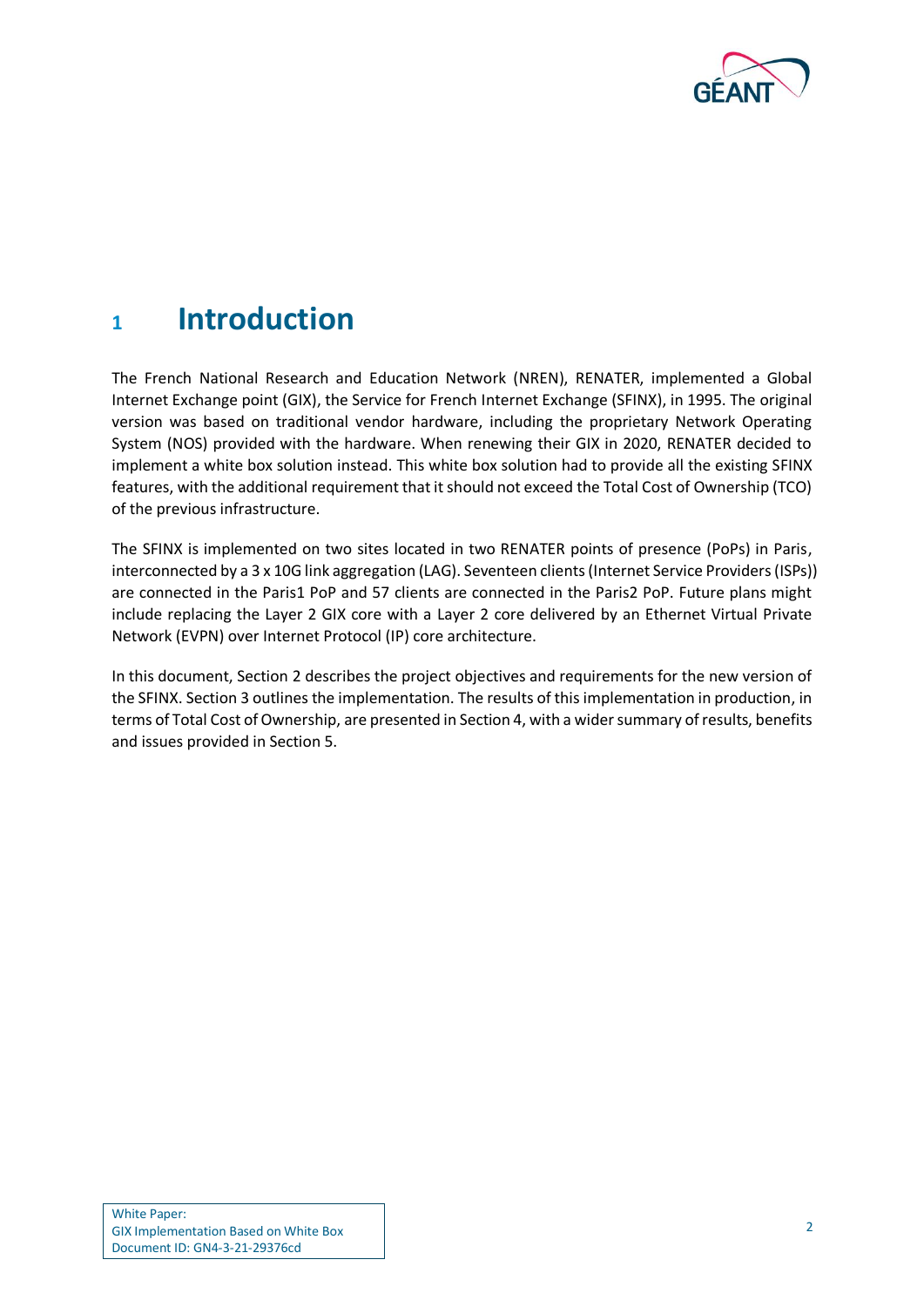

## <span id="page-5-0"></span>**<sup>2</sup> Objectives and Requirements**

This section describes the project objectives and requirements for the new version of the SFINX. To provide context, it begins by outlining the architecture of the original SFINX.

## <span id="page-5-1"></span>**2.1 Original Architecture**

[Figure 2.1](#page-5-2) presents the original SFINX architecture, which is based on Brocade MLX switches. The first switch (*sfinx1-swi-201*) is located at Interxion (IX1) (Paris1) and the second switch (*sfinx2-swi-201*) is located at Telehouse 2 (TH2) (Paris2). The switch *sfinx1-swo-*201 (IX1) uses 17 interfaces and the switch *sfinx2-swi-201* (TH2) has 57 active interfaces. An aggregation of 3 x 10G links connects the two SFINX sites.



<span id="page-5-2"></span>Figure 2.1: SFINX original architecture

The SFINX is based on a set of Virtual Local Area Networks (VLAN 2 for unicast traffic and VLAN 5 for multicast traffic) shared by the connected users / Internet Service Providers (ISPs). The users can exchange their routes thanks to direct peering between them or thanks to two route servers implemented with BIRD software [\[BIRD\]](#page-18-2). The RENATER Network Operations Centre (NOC) used "administrative VLANs" to configure the switches.

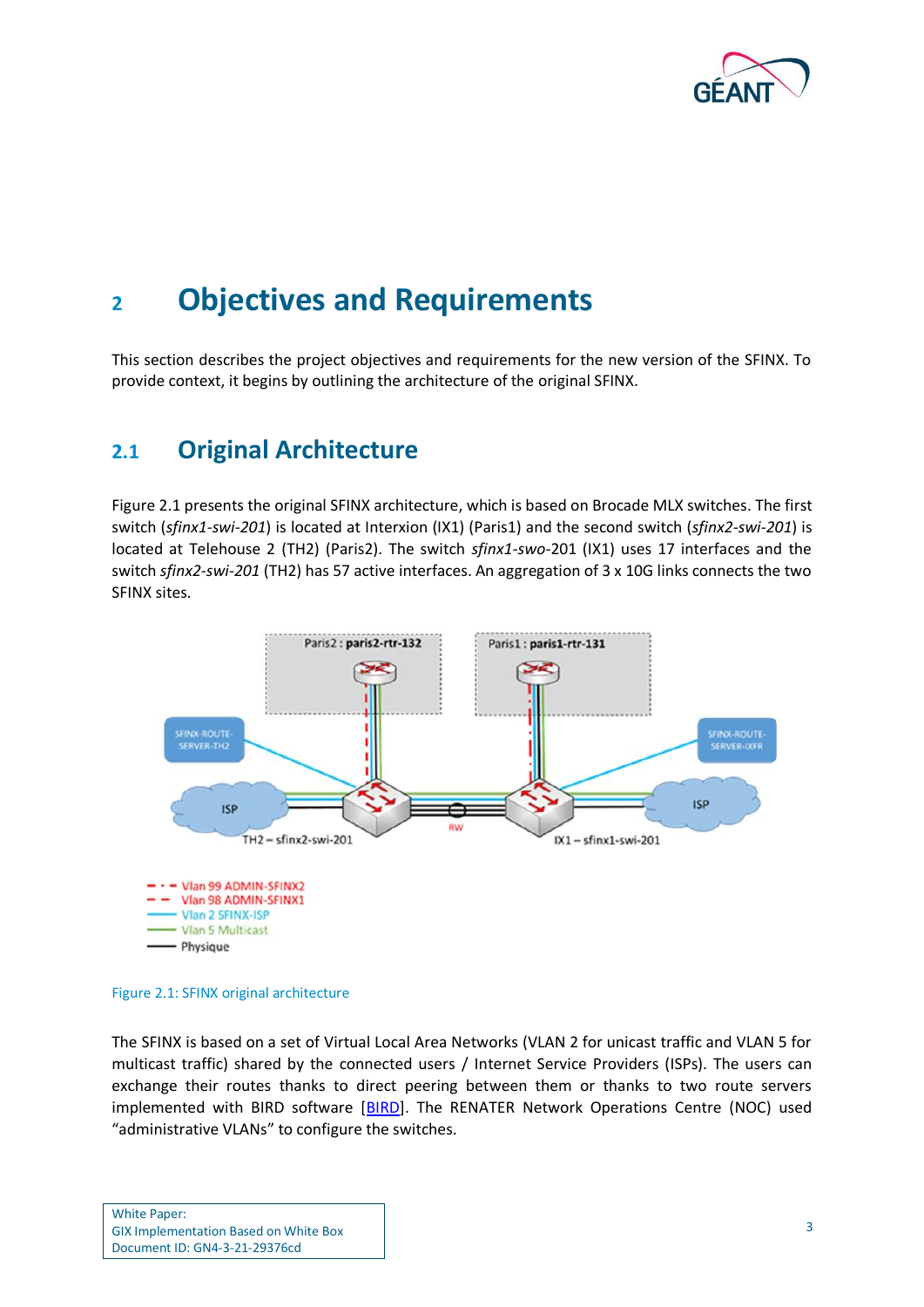

## <span id="page-6-0"></span>**2.2 Objectives**

The primary objective of the project was to renew the SFINX while maintaining all the existing features. In terms of budget, the Total Cost of Ownership (TCO) could not exceed the TCO of the previous infrastructure. In addition, RENATER aimed to increase itsindependence from traditional vendors, and provide new alternative solutions for future deployments.

## <span id="page-6-1"></span>**2.3 New GIX Requirements**

This section describes the requirements for the new SFINX implementation in terms of NOC operation and management, security, routing and switching, and performance and reliability.

### <span id="page-6-2"></span>**2.3.1 Operation and Management**

The operation and management requirements are:

- **Out-of-Band (OOB) access**. The RENATER NOC should be able to connect to the machine via a console and/or management port to be able to take control of and reconfigure the machine from scratch in the event of a disaster.
- **Management access**. Management access is used for the daily management operations (changing a configuration, checking something, connecting a new client, etc.). In order to be able to manage the SFINX's switches, the NOC should be able to connect to them via a standard, in-band management interface. The connection should be made via specific administrative VLANs (1 per switch) using the SSH protocol. Telnet access should be limited to the console/management port (Virtual Routing and Forwarding (VRF) management).
- **Authentication and authorisation.** The authentication and authorisation should be done via the same system used by other RENATER backbone equipment, TACACS.
- **Logging**. Logging is done through the in-band management interface and the log has to be sent to four log servers.
- **Monitoring**. Simple Network Management Protocol (SNMP) monitoring should be performed via the in-band management interface. The SNMP client has to be able to send its report to four SNMP servers.
- **Automation**. The switch has to be configurable remotely through a programmable interface.

### <span id="page-6-3"></span>**2.3.2 Security**

The security implementation is mainly based on Access Control Lists (ACLs) available on the Network Operating System (NOS):

• **IP layer**. Only the NOC can access the in-band management interface. Telnet can be used only on the management interface (Eth0). The Network Time Protocol (NTP) server, log server and SNMP server can access the white box switch only via the in-band management interface.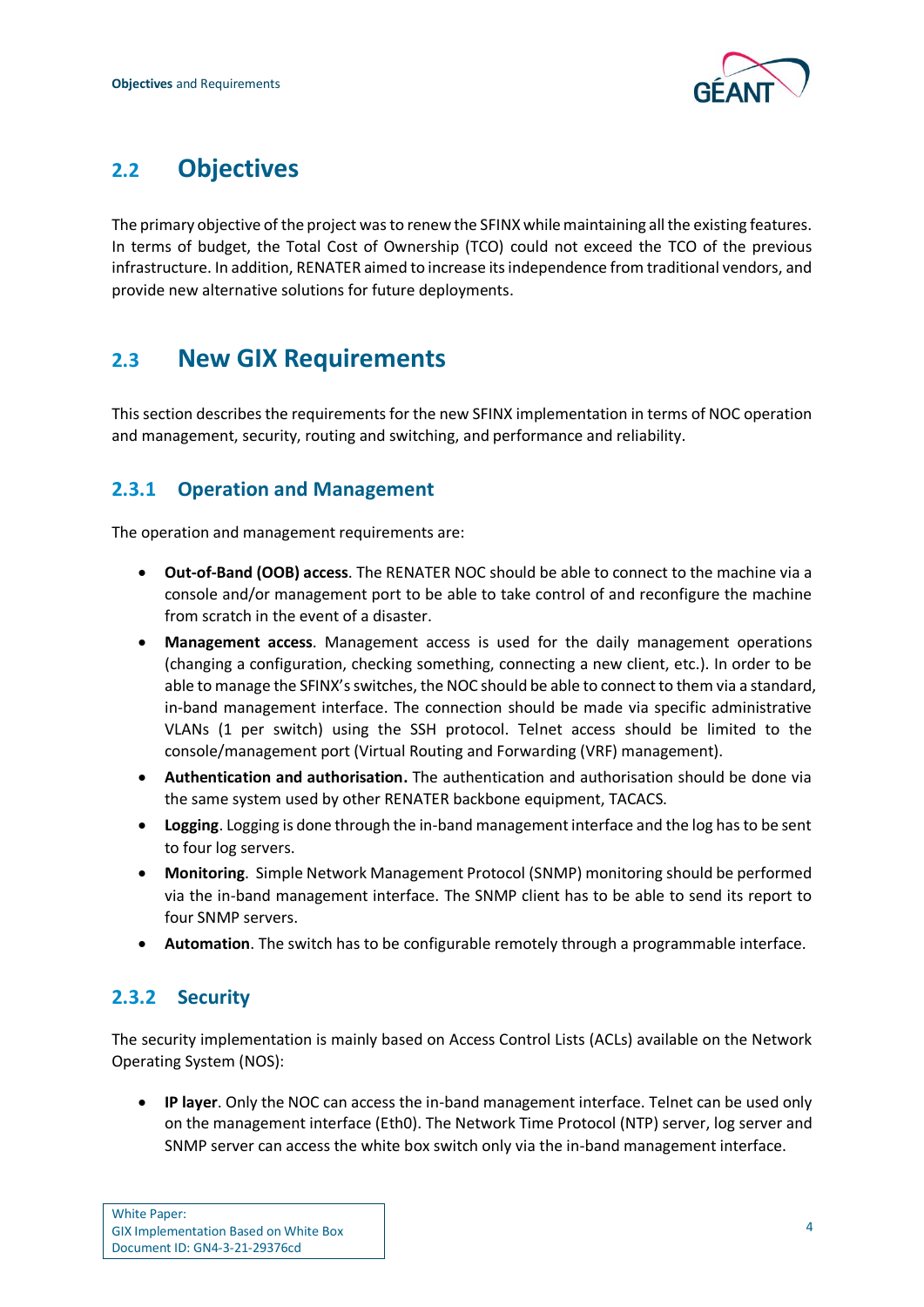

• **Media Access Control (MAC) layer**. The following protections at the MAC level are required: MAC ACL, Bridge Protocol Data Unit (BPDU) protection, broadcast storm protection.

### <span id="page-7-0"></span>**2.3.3 Routing and Switching**

The routing and switching requirements are:

- **VLAN**. The SFINX uses VLAN (802.1Q).
- **Spanning Tree Protocol (STP)**. STP is disabled. Rapid Spanning Tree Protocol (RSTP) (802.1w) per VLAN should be used. Compatibility with the RSTP per VLAN implementation on the current switch (Brocade) would help the migration phase.
- **Core**. The NOS must have the possibility, in a second project step, to change the core of the GIX architecture by replacing the Layer 2 core with an Ethernet Virtual Private Network (EVPN) over IP core.

### <span id="page-7-1"></span>**2.3.4 Performance and Reliability**

The requirements with regard to performance and reliability are:

- **Switching/forwarding**. The solution should be able to forward 30 Gbps of traffic.
- **Bandwidth**. The solution should be able to connect 65 clients at 1 Gbps or 10 Gbps, and should enable some clients to connect at 100 Mbps for testing ("free-trial clients").
- **Reliability**. The SFINX is maintained by a maintenance contract that ensures a mean time to repair (MTTR) of 4 hours for hardware failure, 24 hours a day, 7 days a week. In the event of software problems, the vendor provides a ticket service through which a case could be opened. The reliability must be the same as for the previous SFINX implementation.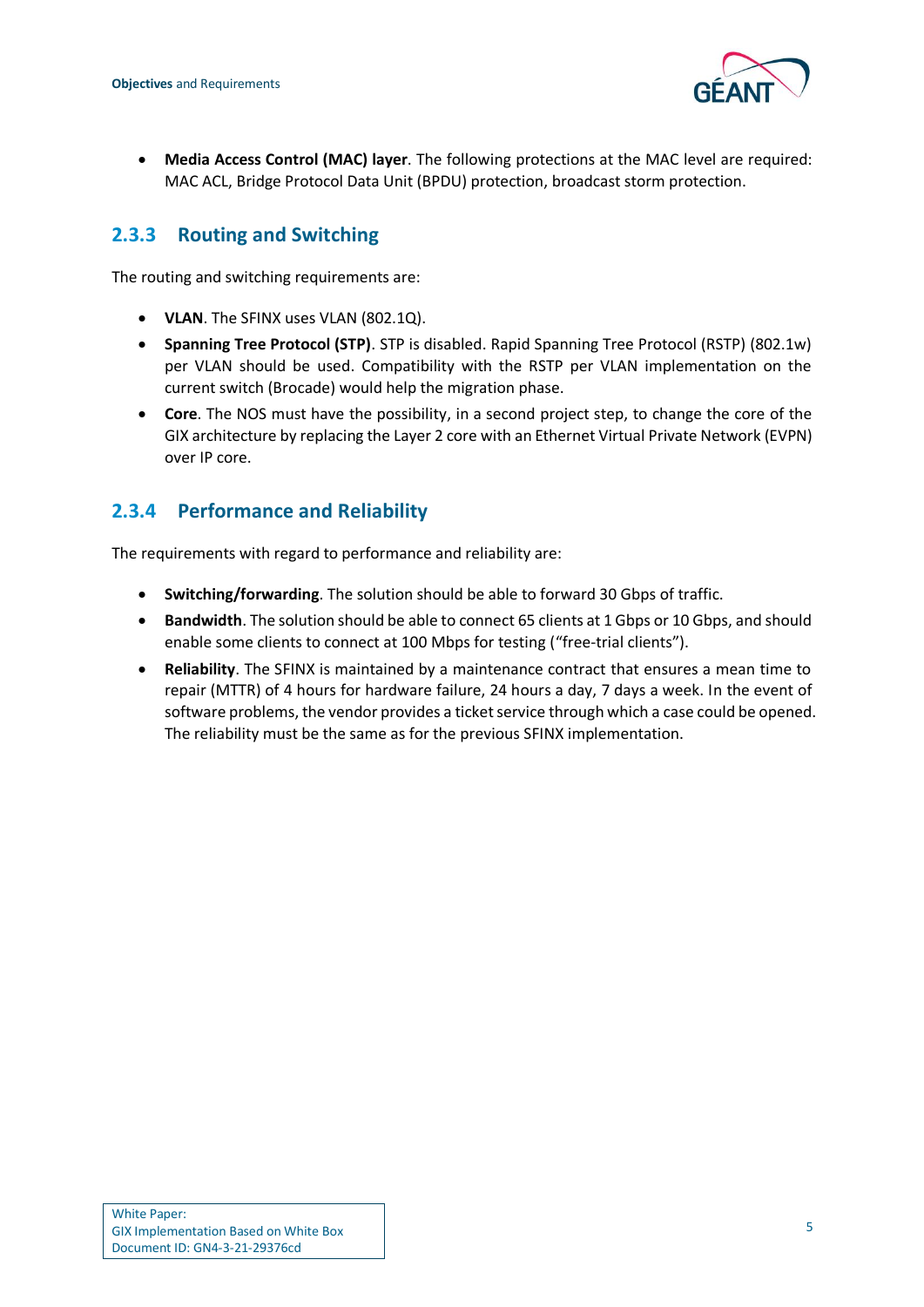

<span id="page-8-0"></span>This section outlines the Network Operating System (NOS), hardware and features implementation of the new GIX.

### <span id="page-8-1"></span>**3.1 NOS**

RENATER has chosen OcNOS as the Network Operating System for the SFINX. OcNOS is delivered by IP Infusion [\[IPINFUSION\]](#page-18-3). It is already deployed in the London Internet Exchange (LINX) and also has relatively rich Multi-Protocol Label Switching (MPLS) features. In coming to this decision, RENATER tested the different features of this NOS and set up a testbed of the new SFINX. In addition, IP Infusion offers software maintenance that is very competitive.

Since the migration was completed, the Router for Academia, Research and Education (RARE) Operating System [\[RARE\]](#page-18-1) has gained in maturity to the point where it is ready for production. This new, open source NOS provides almost all the required features. It has therefore become an option that would be considered for the next generation of this GIX white box solution.

### <span id="page-8-2"></span>**3.2 Hardware**

For the hardware, the choice was led by the ability to support several Network Operating Systems and the capacity to deliver very efficient hardware maintenance. The switch Dell EMC S4048-ON (see [Figure 3.1\)](#page-9-1) from Dell supports the open source Open Network Install Environment (ONIE). ONIE is an interface that allows different NOSs to be installed on a single piece of equipment. This switch is equipped with a Broadcom Trident2 chipset, which at the time of implementation was one of the very few chipsets that supported a good number of NOSs: OcNOS, Cumulus Linux OS, Big Switch Networks Switch Light OS, Dell EMC Networking OS9, Dell EMC SmartFabric OS10 and Pluribus OS. This may be important if the NOS needs to be changed for some reason at a later date. In terms of interfaces, there are 48 x 10 Gbps ports with 6 x 40 GbE uplink ports (or 72 x 10 GbE ports in breakout mode) and up to 720 Gbps forwarding performance. The pairing of OcNOS and Trident2 is able to provide sufficient capacity in terms of MAC addresses, Address Resolution Protocol (ARP) table entries, IPv4 routes, IPv6 neighbour discovery table, and IPv6 routes.

As the SFINX has some trial clients connected at 100 Mbps and it was not possible to make the Dell EMC S4048-ON ports function at this speed, two Cisco 2960s were added to the setup to aggregate all the 100 Mbps connections.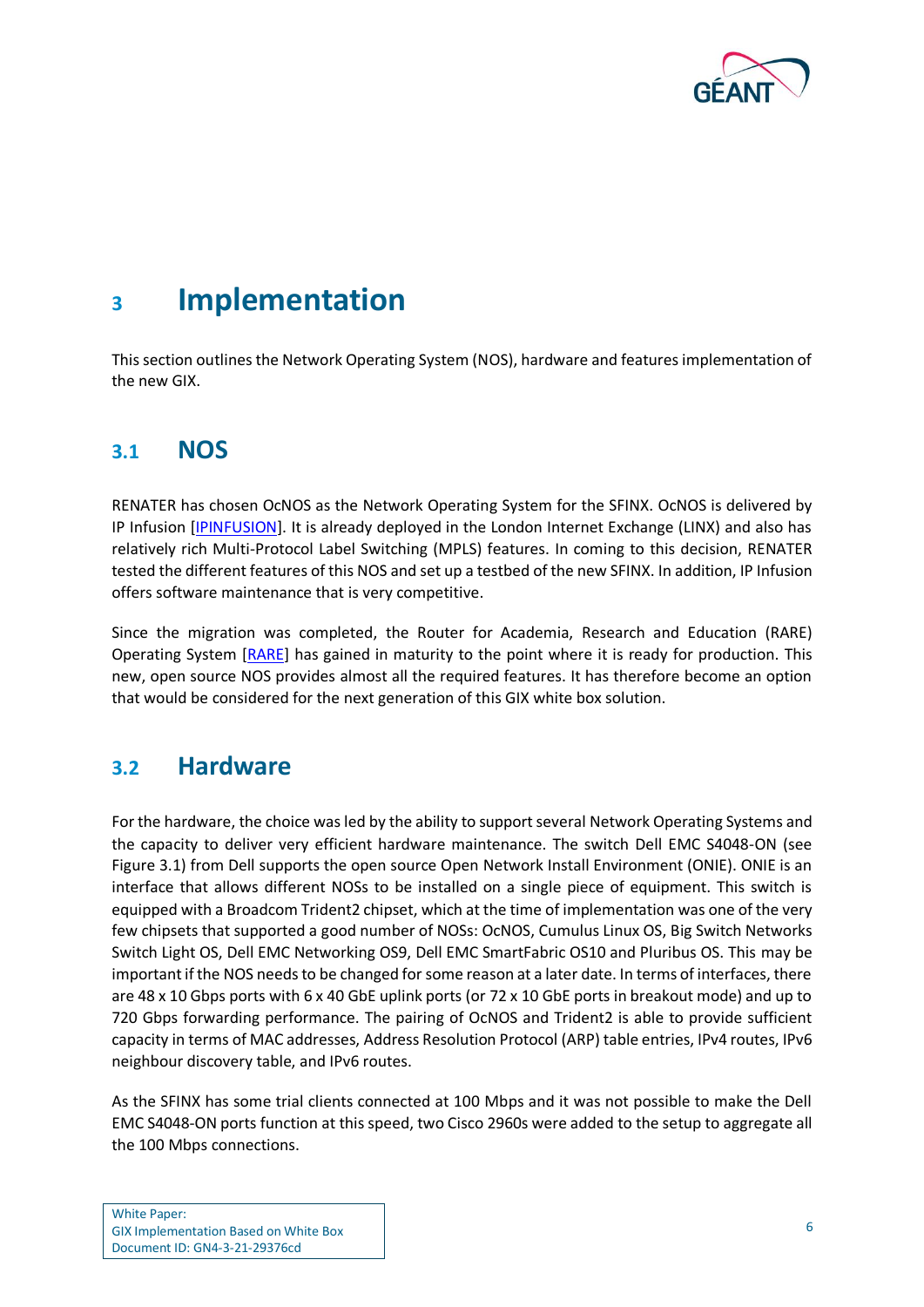



<span id="page-9-1"></span>Figure 3.1: Front view of Dell EMC S4048-ON

Dell was able to provide maintenance and replacement in two hours on the two SFINX sites.

## <span id="page-9-0"></span>**3.3 Feature Implementation**

The following feature implementation descriptions show how the new SFINX meets the requirements outlined in Section [2.3.](#page-6-1)

#### **Out of Band (OOB) Access**

RENATER deployed an OOB network on which all devices are connected through their serial port. The aim of this OOB is to take control of the machine when the in-band management does not work anymore and, if necessary, to reinstall the system via a defined process. The white box (WB) serial port was connected to the RENATER OOB network.

In case the NOS needs to be reinstalled on the WB, ONIE defines the behaviour of the WB when it boots. An IP address configuration can be done via Dynamic Host Configuration Protocol (DHCP) on the management port (1 Gbps) or manually. The NOS, OcNOS in this instance, can be obtained via the configured network from a predefined server. Another option that was used in this instance was to load the switch from a USB stick that contained the OcNOS operating system and the necessary configuration. This process was documented in detail for the RENATER NOC.

#### **Management Access**

The switches are not included in the RENATER backbone. SSH access cannot be restricted easily in OcNOS: while OcNOS can be configured to restrict SSH use to the management port, this is not practical, as the RENATER NOC uses SSH to manage RENATER's devices not on the management port but using an SSH connection inside a Virtual Routing and Forwarding (VRF), called admin VRF. This management based on the admin VRF is called in-band management as it uses a standard port. Taking into consideration this limitation, the NOC access management will be achieved through SSH access on a dedicated interface. A VLAN and an IP address will be set up on this interface, called the in-band management interface. Access to all other IP addresses via SSH must be forbidden by use of ACLs. Specific ACLs will be applied in order to limit SSH access of the in-band management interface to the RENATER NOC. Telnet will be limited to the management port (VRF management).

#### **Authentication and Authorisation**

One of the prerequisites was that authentication should be done using the same TACACS system RENATER uses for other services, and that the authorisation levels should be organised in the same way. Even though OcNOS supports TACACS, it does not provide the same level and granularity of authorisation and user rights. For example, all users can have the same rights but it was not possible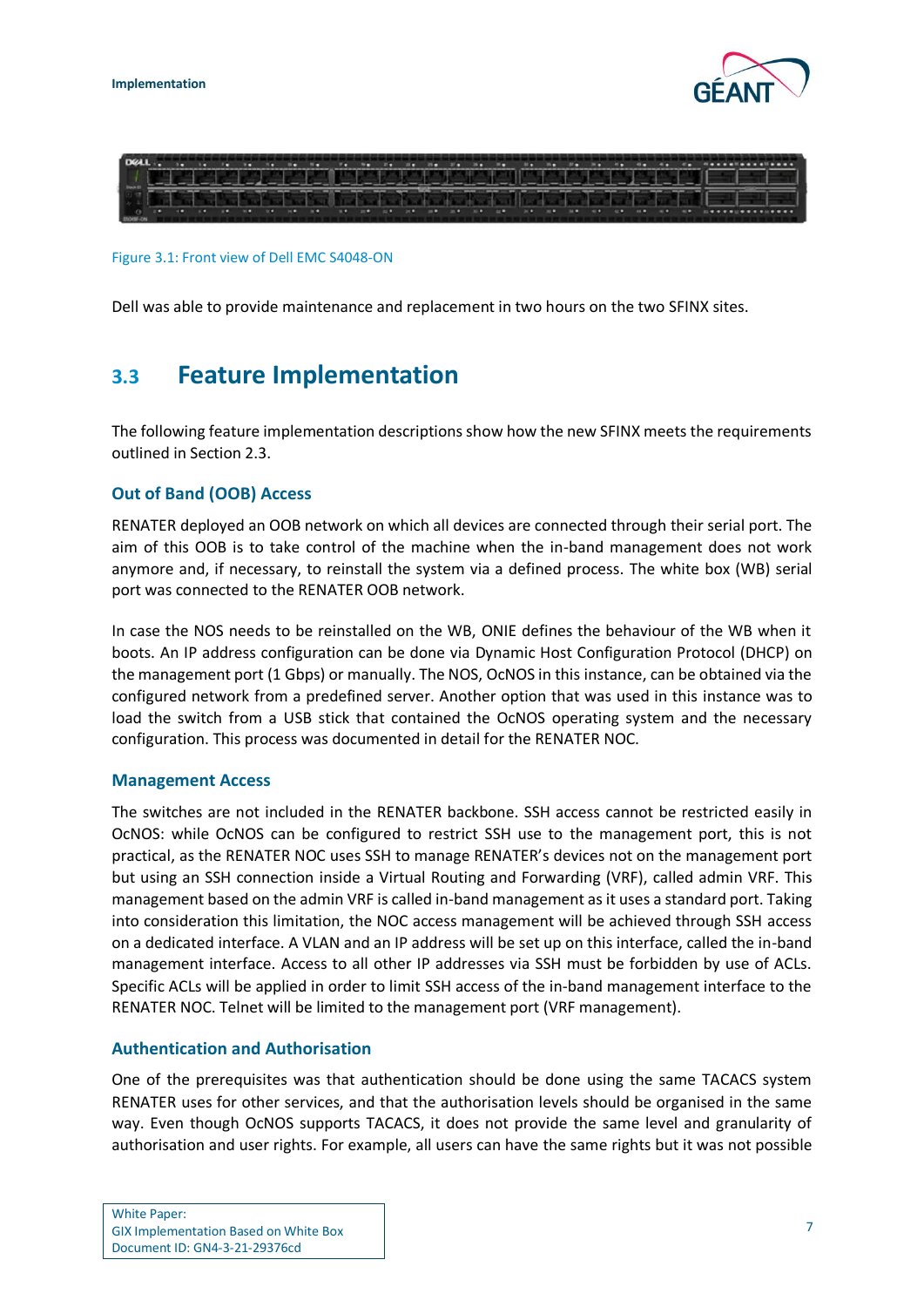

to configure read-only rights for some users and full-access rights for others. Therefore, a compromise has been made: the same TACACS system is used, but with sub-optimal authorisation levels.

#### **Logging**

Logging was implemented without any problem through the in-band management interface. All the logs of the WB are sent to a log server to be used for potential debugging.

#### **Monitoring**

SNMP monitoring was easy to implement and it is allowed only on the in-band management interface. The WB is polled by four SNMP collectors gathering the throughput of all the switch's interfaces.

#### **Automation**

The automation support was tested successfully using Ansible. OcNOS provides an Ansible module that communicates with the white box thanks to SSH. It is not currently used by the RENATER NOC to configure the SFINX.

#### **Security**

The Access Control List (ACL) support available on OcNOS allows implementation of the security required by the SFINX:

- **IP layer**. Only the NOC can access the in-band management interface. Telnet can be used only on the management interface (Eth0). The NTP server, log server and SNMP server can access the WB switch only through the in-band management interface.
- **MAC layer**.
	- MAC ACLs are configured to control which hosts are connected to the port and can access the SFINX Layer 2 network. The MAC address filter is implemented on each connected port to control the device connected to the port.
	- Rapid Spanning Tree Protocol (RSTP) protection prevents the users from injecting BPDUs in the SFINX (bpdu-guard).
	- Broadcast storm protection was implemented.

On the SFINX, the security is also based on the fact no one except authorised people can physically access the machine and the ports of the machine.

#### **Routing and Switching**

• A set of seven VLANs were implemented on the two switches to manage the SFINX.

During the migration phase, in order to ensure a smooth migration, it was planned that the Rapid Spanning Tree Protocol (RSTP) (802.1w) per VLAN would be implemented on the two white boxes. However, the two RSTP (802.1w) per VLAN implementations were identified as not compatible. Because the RENATER NOC did not want to change the configuration of the old machine (assessing this as being too risky), RSTP was not configured on the white boxes and (to remove the requirement for spanning tree) it was decided not to create any physical loop when the new white boxes were introduced into the SFINX architecture.

During the tests, an issue was discovered that slowed down the machine. The NOS supplier identified that the origin of the problem was due to the BIOS of the Dell machine. The NOS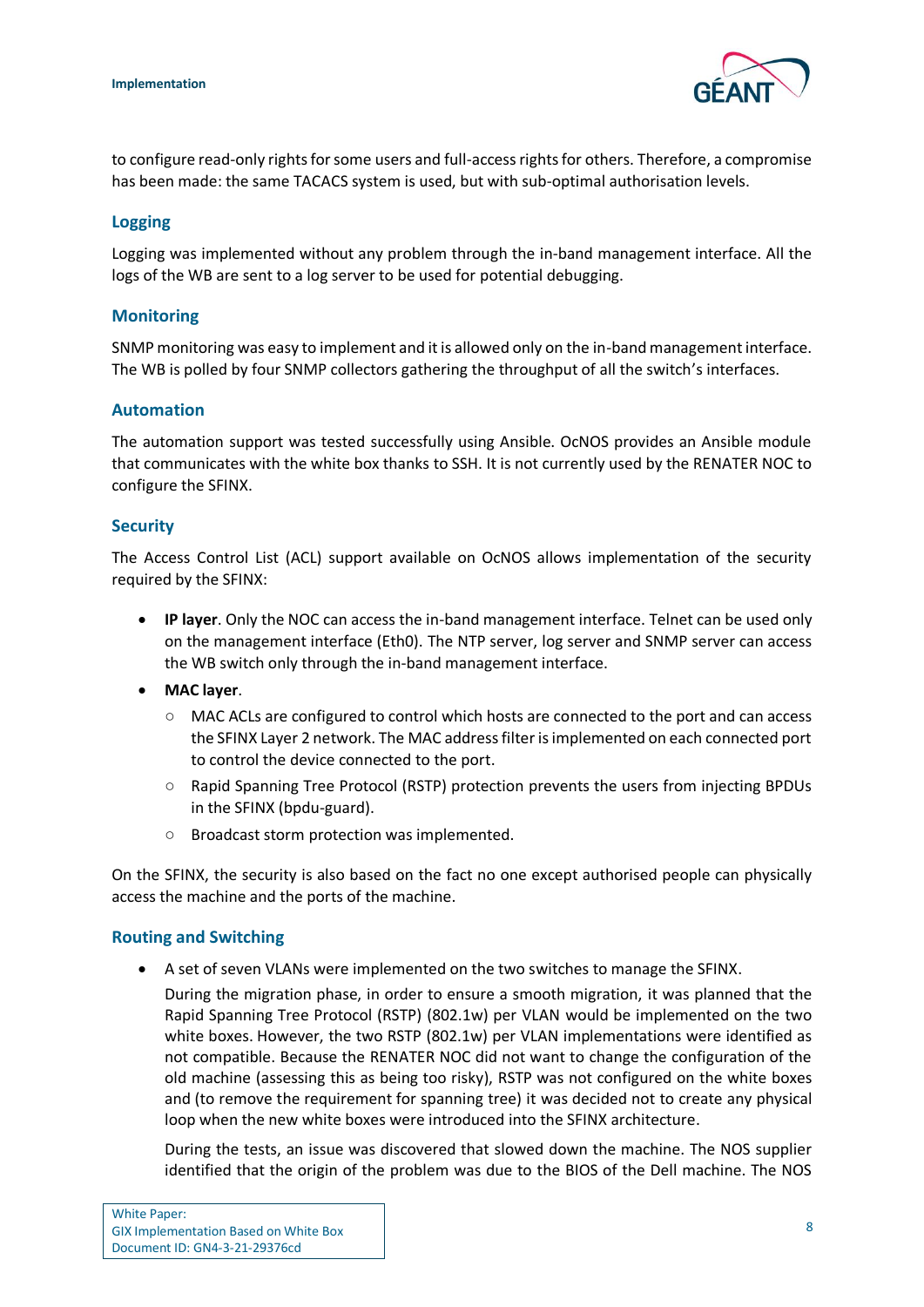

supplier was able to provide a patch at the NOS level that corrected the problem without upgrading the machine BIOS.

• OcNOS allows the possibility to change the core of the GIX architecture by replacing the Layer 2 core with an EVPN over IP core.

## <span id="page-11-0"></span>**3.4 Migration Plan**

The migration process was carefully planned, with additional verifications introduced after each step, in order to ensure a smooth and stable transition. Figures [3.3,](#page-12-2) [3.4](#page-12-3) and [3.5](#page-13-1) below show the migration steps involved.

[Figure 3.2](#page-11-1) shows the old architecture, prior to the migration.



<span id="page-11-1"></span>Figure 3.2: Architecture before the migration

[Figure 3.3](#page-12-0) shows the first of the migration steps as the white boxes were introduced but before the clients and the root servers were migrated. The switches are marked in the diagrams as White-box IX and White-box TH2.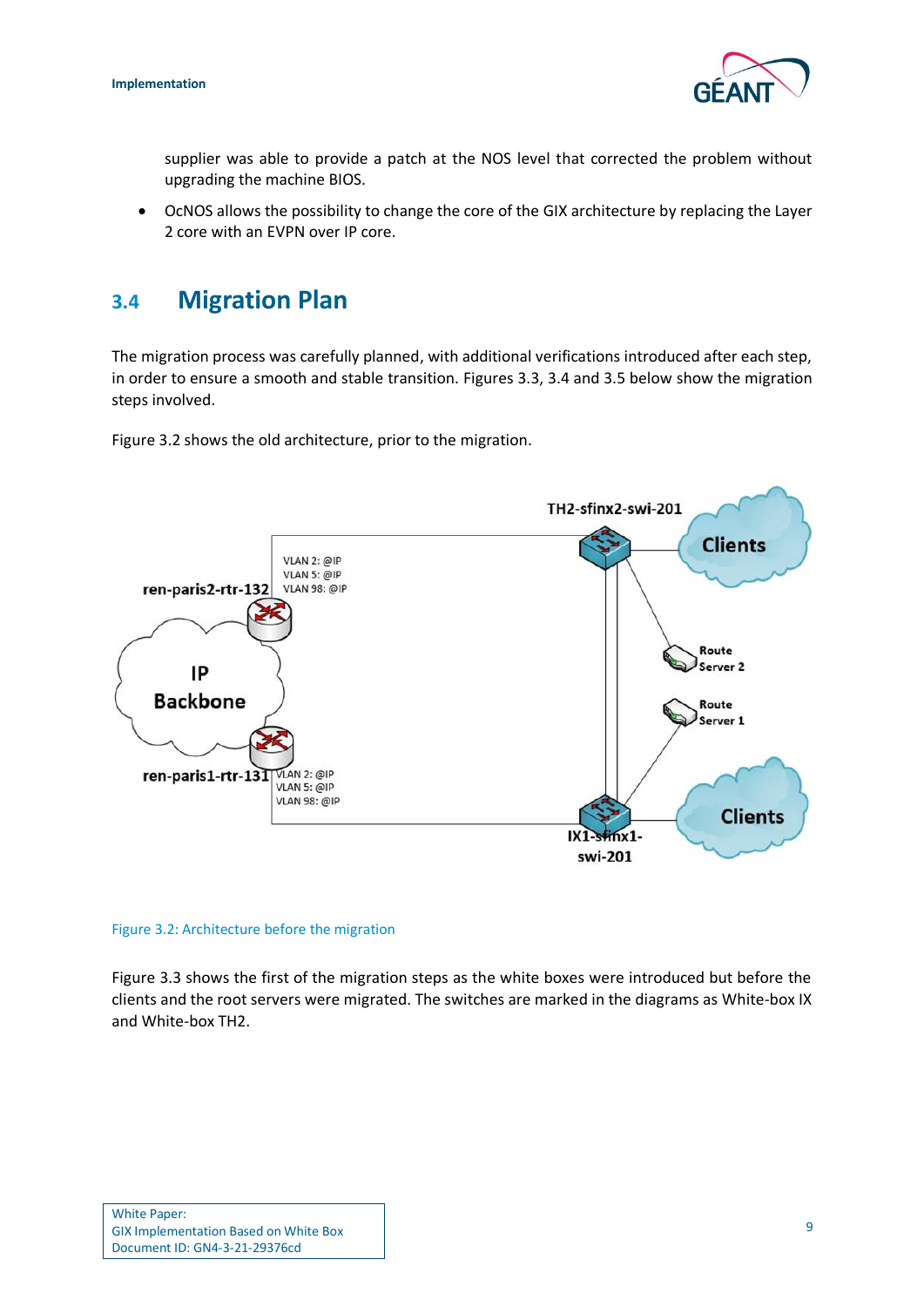



#### <span id="page-12-2"></span><span id="page-12-0"></span>Figure 3.3: White boxes connected to the RENATER backbone

[Figure 3.4](#page-12-1) shows how the white boxes were connected to the production infrastructure. As it was impossible to implement RSTP, all topological loops were avoided.



<span id="page-12-3"></span><span id="page-12-1"></span>Figure 3.4: Introduction of the white boxes into the SFINX

| <b>White Paper:</b>                          |  |
|----------------------------------------------|--|
| <b>GIX Implementation Based on White Box</b> |  |
| Document ID: GN4-3-21-29376cd                |  |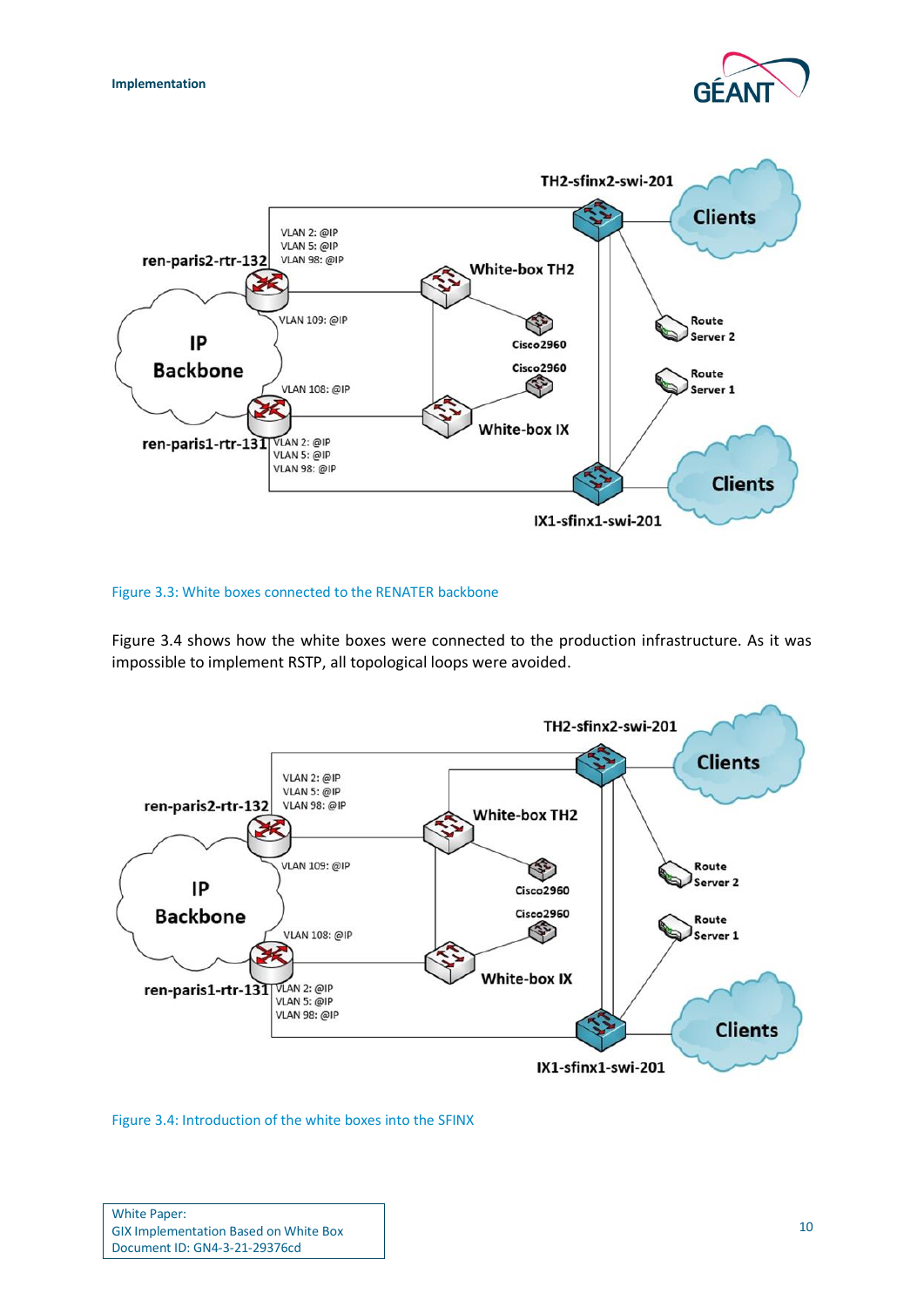

[Figure 3.5](#page-13-0) shows the last step of the migration. One can see that the old machines did not deliver service except for clients at Telehouse 2 who were using the free trial at 100 Mbps (free-trial clients). Due to the specific local context, their new connections will require new wiring.



<span id="page-13-1"></span><span id="page-13-0"></span>Figure 3.5: Last step of the migration

All the clients on Telehouse 2, except the free-trial clients, were migrated.

At the time of writing, the new SFINX has been running for several months, without any problems. In addition, no performance issue has been observed, although the current traffic level does not put pressure on the hardware.

The statistics of one of the clients connected at 20 Gbps are presented in [Figure 3.6.](#page-14-0)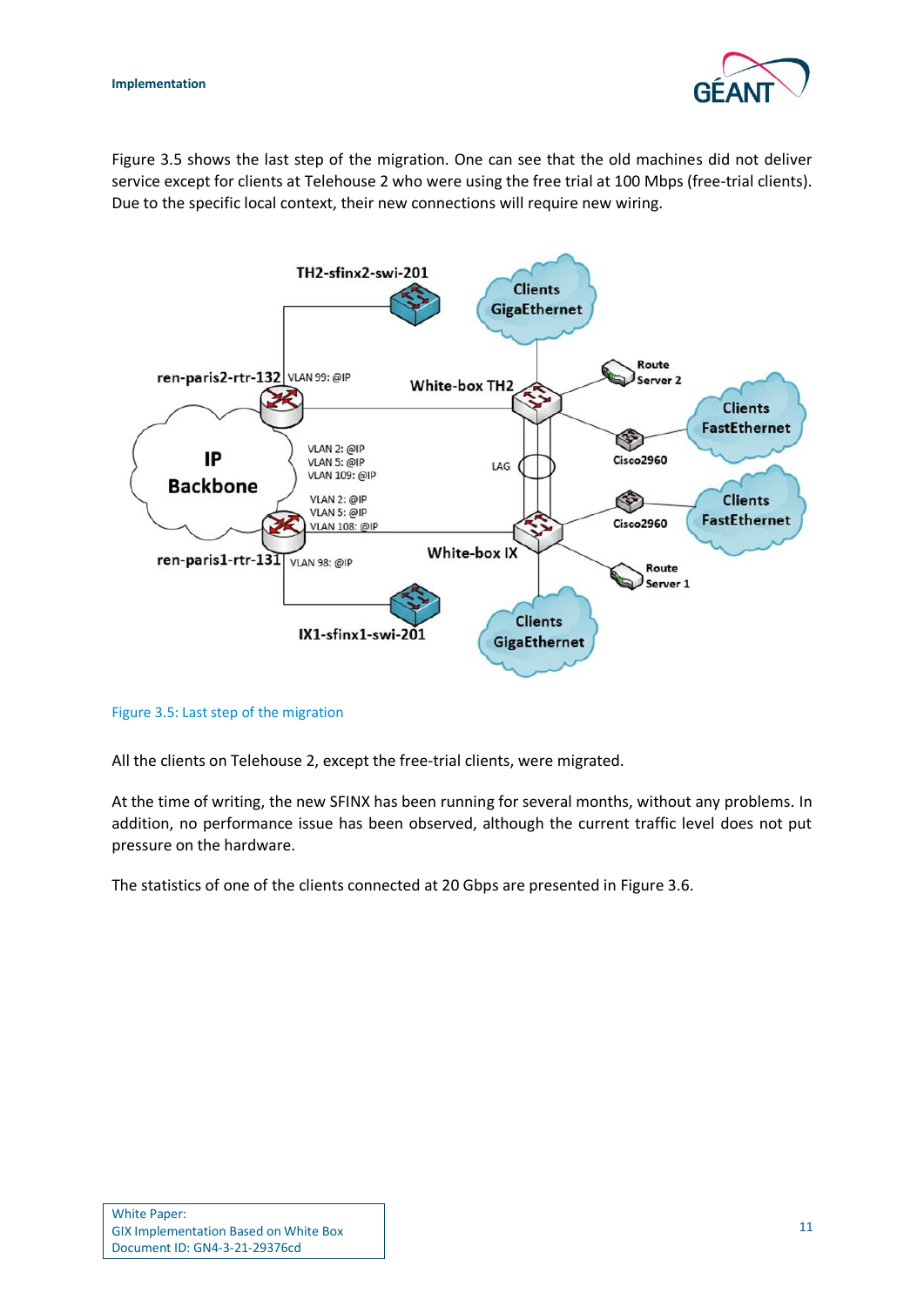



<span id="page-14-0"></span>Figure 3.6: Statistics of a client connected at 20 Gbps, March 2021

The SFINX is connected to the RENATER backbone and the statistics from March 2021 are presented in [Figure 3.7.](#page-14-1)



<span id="page-14-1"></span>Figure 3.7: Statistics of incoming traffic towards RENATER from SFINX, March 2021

The new white-box-based SFINX solution has therefore been considered to be working successfully, satisfying both the main requirements and quality of service performance levels.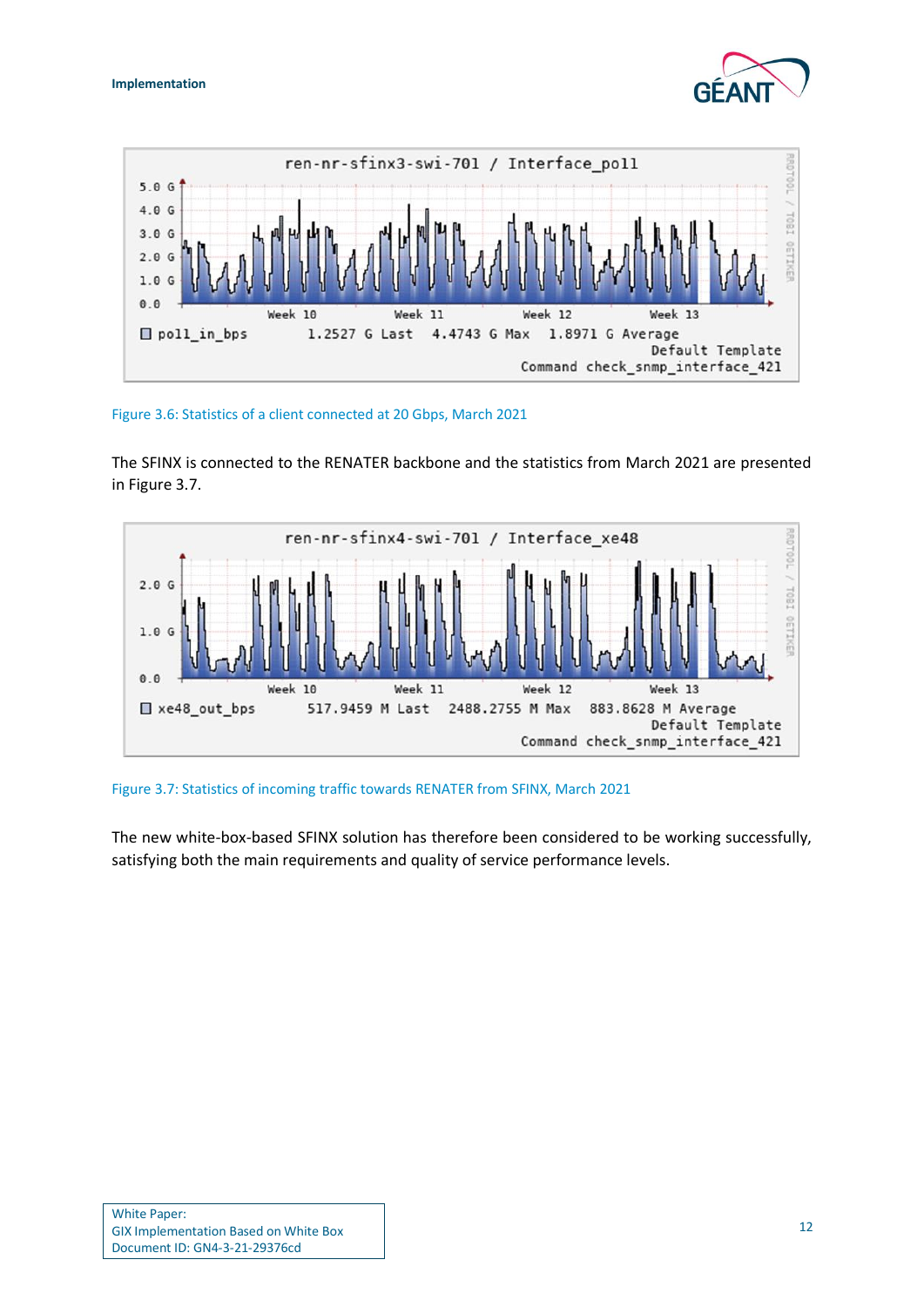

## <span id="page-15-0"></span>**<sup>4</sup> Total Cost of Ownership Assessment**

The white paper "White Box Total Cost of Ownership" [[TCO\\_WP\]](#page-18-4) and related calculator spreadsheet [\[TCO\\_CALC\]](#page-18-5) were used to identify the elements to be taken into consideration for the TCO computation. For commercial confidentiality reasons it is not possible for RENATER to disclose the specific prices and costs pertaining to the TCO computations of the new and previous GIX solutions. However, Tables [4.1](#page-15-2) and [4.2](#page-16-1) below present a relative comparison of the solutions' CAPEX and OPEX costs elements.

| <b>Costs</b>                        | <b>Variable</b>   | <b>Cost Comparison</b>                                                                                                                                                |
|-------------------------------------|-------------------|-----------------------------------------------------------------------------------------------------------------------------------------------------------------------|
| White box equipment /               | Price per device  | WB < traditional vendor                                                                                                                                               |
| hardware                            | Number of devices | idem                                                                                                                                                                  |
| NOS (licence)                       | Price per device  | Included in traditional vendor<br>hardware cost, but still the cost of<br>the WB hardware plus the NOS is less<br>than the cost of the traditional<br>vendor hardware |
|                                     | Number of devices | idem                                                                                                                                                                  |
| <b>Optical transceivers (SFPs)</b>  | Price per piece   | idem                                                                                                                                                                  |
|                                     | Number of SFPs    | idem                                                                                                                                                                  |
| <b>Additional software licences</b> | Price per device  | Not applicable                                                                                                                                                        |
|                                     | Number of devices | Not applicable                                                                                                                                                        |

#### <span id="page-15-2"></span><span id="page-15-1"></span>Table 4.1: Comparison of CAPEX costs of previous and new solution

| <b>Annual Costs</b>                                                                            | <b>Variable</b>                                                    | <b>Cost Comparison</b>  |  |
|------------------------------------------------------------------------------------------------|--------------------------------------------------------------------|-------------------------|--|
| Electrical power and cooling<br>consumption                                                    | Device consumption /<br>year in kW/h                               | WB < traditional vendor |  |
|                                                                                                | Cost of kW/h                                                       | idem                    |  |
|                                                                                                | Hourly rate                                                        | idem                    |  |
| Operational activities (payroll,<br>personnel for monitoring,<br>operations, applying updates) | Number of machines<br>maintained in<br>production by 1<br>engineer | idem                    |  |
| Hosting rack unit                                                                              | Monthly price per rack<br>unit                                     | idem                    |  |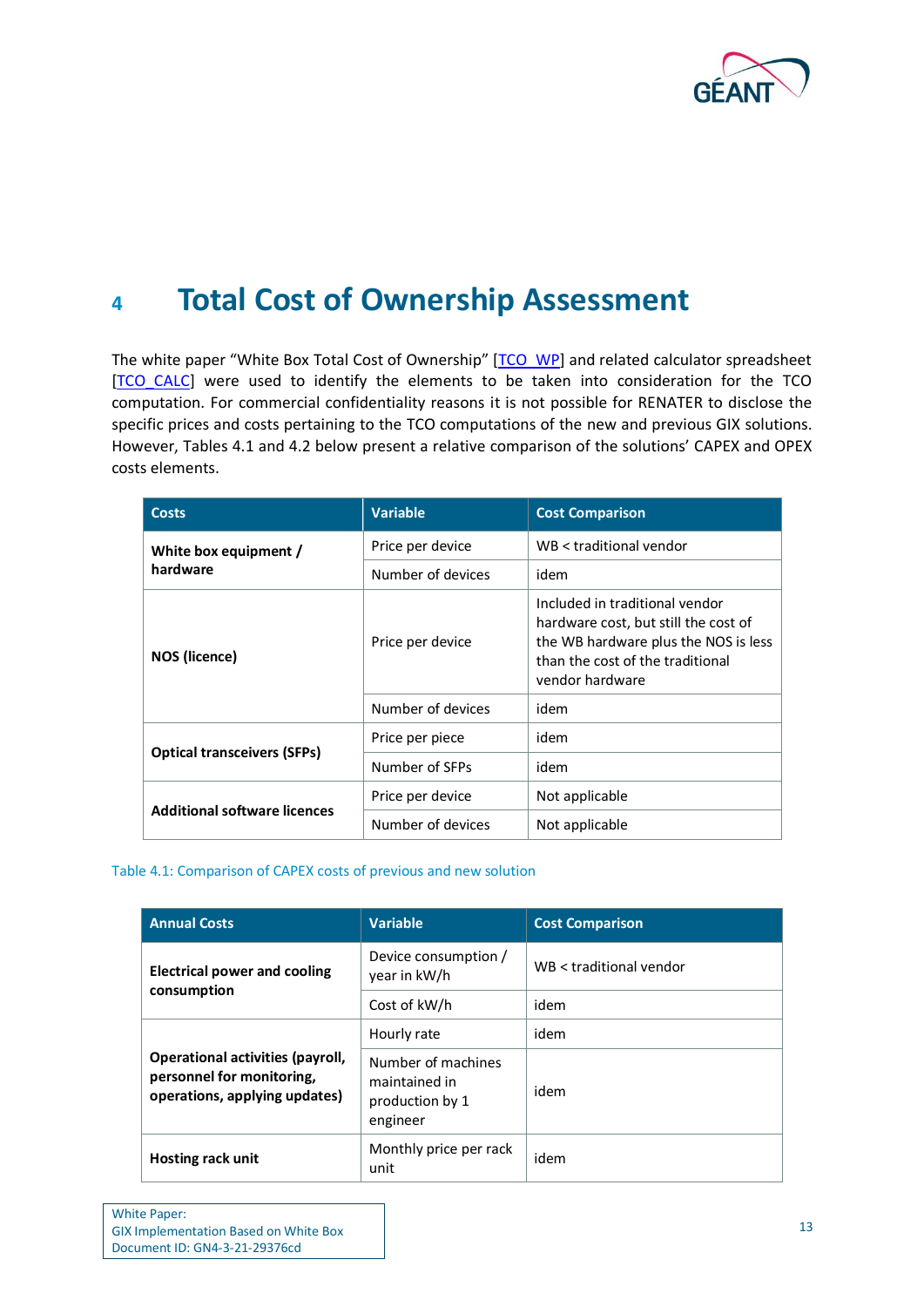

| <b>Annual Costs</b>    | <b>Variable</b>               | <b>Cost Comparison</b>                                                                                                                |
|------------------------|-------------------------------|---------------------------------------------------------------------------------------------------------------------------------------|
|                        | Number of rack units          | 2 units for WB and more than 12 for<br>traditional vendor                                                                             |
| <b>NOS maintenance</b> | No. of years to<br>consider   | WB < traditional vendor                                                                                                               |
| Hardware maintenance   | No. of years to<br>consider   | WB < traditional vendor                                                                                                               |
| <b>Staff training</b>  | Training cost per<br>engineer | Training was not necessary as OcNOS<br>was very close to Cisco IOS. It was an<br>opportunity to withdraw another<br>NOS exploitation. |
|                        | Number of engineers           | idem                                                                                                                                  |

#### <span id="page-16-1"></span><span id="page-16-0"></span>Table 4.2: Comparison of OPEX costs of previous and new solution

Overall, the white box solution was the less expensive of the two. The important point is that staff training was not a problem; only the installation process based on Open Network Install Environment (ONIE) needed to be documented. The integration of white boxes into the NOC tools was straightforward. The new NOS (OcNOS) management was easy for the RENATER NOC to adopt; it also gives the opportunity to stop using the proprietary NOS provided with the Brocade hardware and to increase independence from traditional network vendors.

Even though the white box solution was less expensive when the project started, one has to keep in mind that network device vendors are able to quickly adapt their prices to those of new competitors. The situation could change considerably in accordance with the market context and thus the cost comparison has to be repeated at intervals once the project is deployed.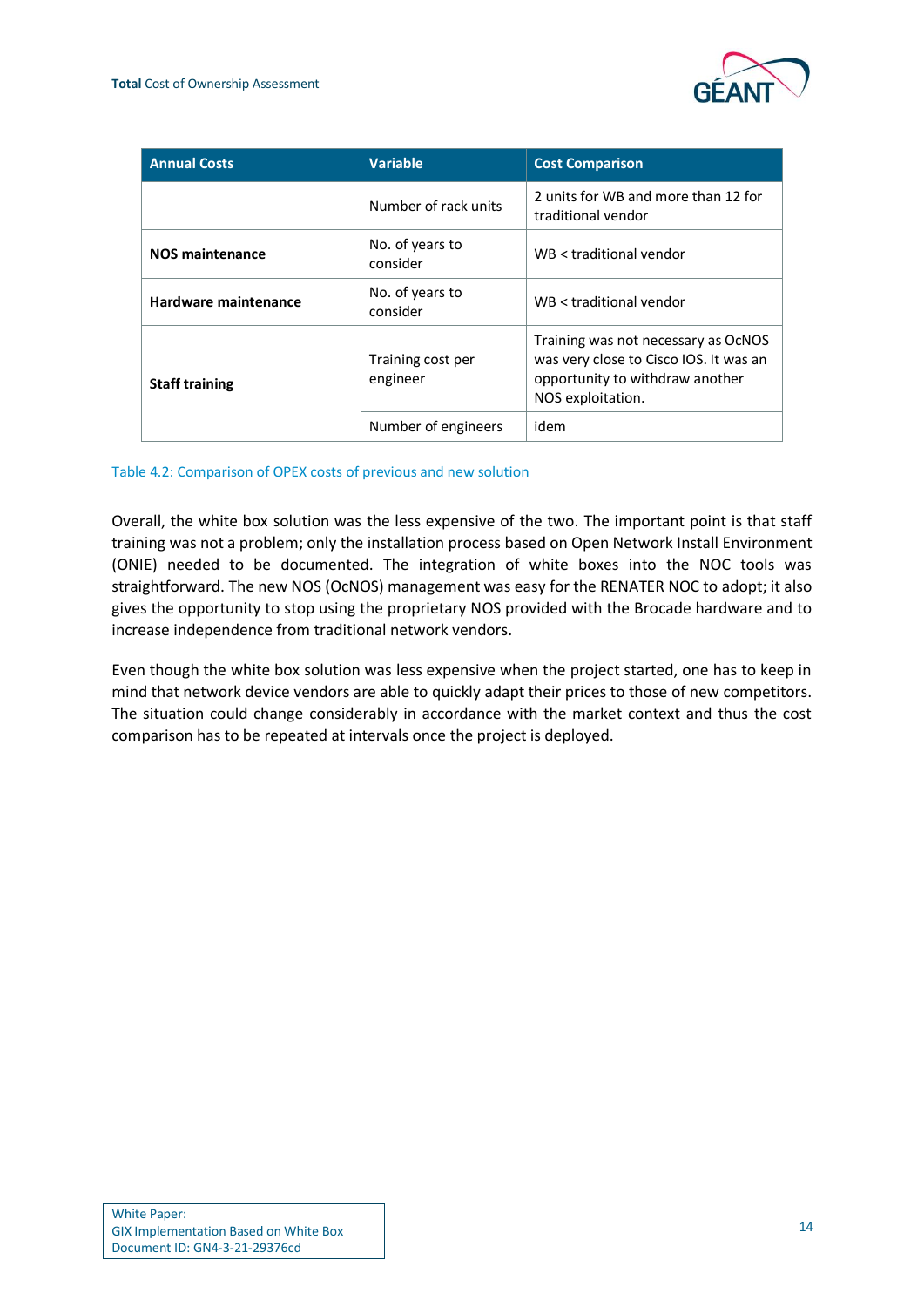

## <span id="page-17-0"></span>**<sup>5</sup> Conclusions**

This section summarises the results and benefits achieved and the issues encountered during the transition from the old SFINX system to the new, white-box-based one. Several aspects were considered: technical, operational, financial (specifically, cost) and strategic.

The main objective was achieved: the SFINX was renewed with a similar set of features and for a significantly lower cost, at the same time providing RENATER with significantly more independence from its traditional network vendors.

At the technical level, one can notice that OcNOS does not provide the same set of features as traditional vendor equipment. It was also noticed that when the configuration is changed extensively, it could become unstable. Nevertheless, after the configuration was implemented, the NOS has run in production for several months without any problem. For now, the setup is relatively simple; only a Layer 2 switching solution was put in production. It was not possible to integrate the white box machines into the existing TACACS system, but a workaround was put in place.

At the operational level, there was a question about how quickly and easily the NOC engineers could become familiar with a new NOS. In fact, the NOS is very similar to the previously used Cisco IOS and it was very easy to learn to work with the new switch. Except for the TACACS limitation, the integration into the NOC tools was straightforward (OOB access, monitoring, SSH connection). The hardware maintenance was available from the supplier, as well as the NOS maintenance from the software supplier. If it is not obvious where to direct a required maintenance request, the RENATER NOC will first ask the software supplier who is the best party to identify the origin of the problem. As an example, a BIOS problem was correctly solved thanks to this process.

In terms of cost, the white box solution has lower costs for both CAPEX and OPEX. The employees did not have any difficulties mastering the new operating system introduced with the white box solution, as it resembles the existing NOS with which the engineers are already familiar. The maintenance fees for both hardware and software are relatively lower for the white box solution.

At the strategic level, by implementing the white box solution the RENATER management has given itself greater flexibility to address its deployment requirements even if, for now, the NOSs available on white boxes do not provide the appropriate features for the core of the RENATER backbone. However, after this GIX deployment project was finished, the RARE Operating System [\[RARE\]](#page-18-1) has been developed to the point where it is sufficiently mature for production use. This new, open source NOS will be a good candidate for the next generation of the SFINX.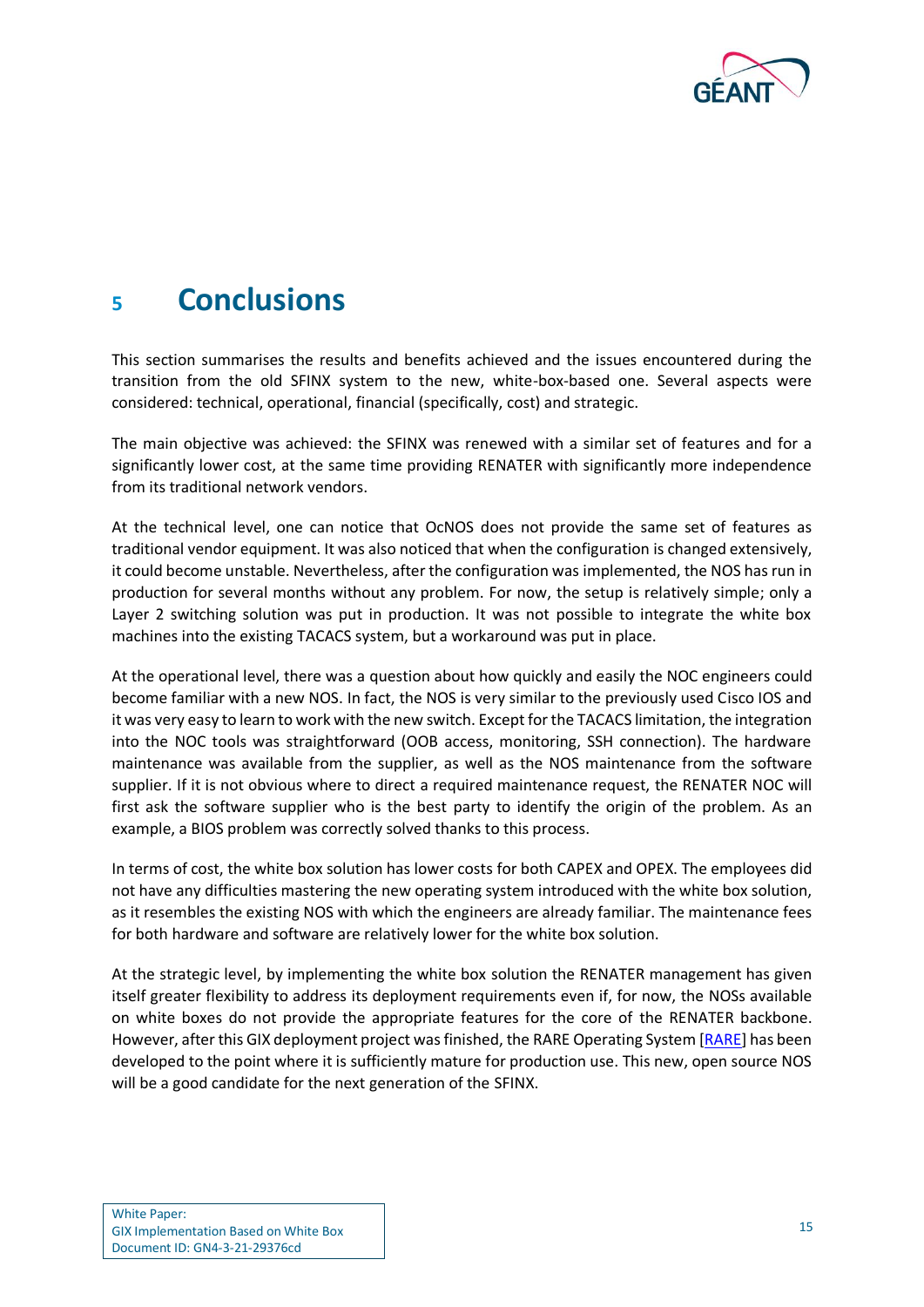

## <span id="page-18-0"></span>**References**

<span id="page-18-5"></span><span id="page-18-4"></span><span id="page-18-3"></span><span id="page-18-2"></span><span id="page-18-1"></span>

| [BIRD]       | https://bird.network.cz/                                            |
|--------------|---------------------------------------------------------------------|
| [IPINFUSION] | https://www.ipinfusion.com/                                         |
| [RARE]       | https://wiki.geant.org/display/RARE/Home                            |
| [TCO CALC]   | https://www.geant.org/Resources/Documents/TCO-Calculator.xlsx?web=1 |
| [TCO WP]     | "White Paper: White Box Total Cost of Ownership"                    |
|              | https://www.geant.org/Resources/Documents/GN4-3 White-              |
|              | Paper_White-Box-TCO.pdf                                             |
|              |                                                                     |